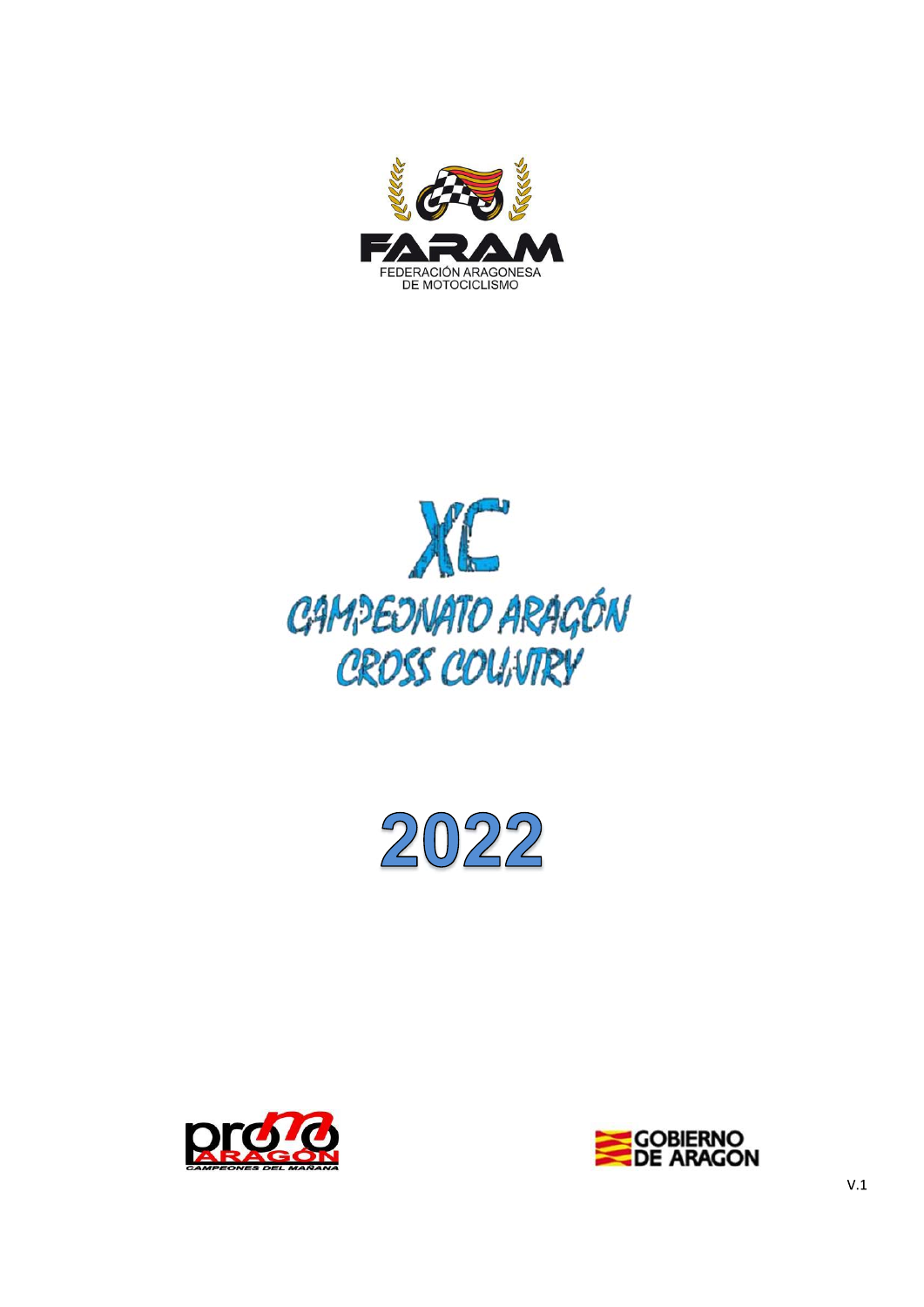





## **REGLAMENTO GENERAL**

Se convoca el Campeonato de Aragón de Cross Country 2022 de acuerdo con la siguiente normativa para todas las pruebas que se celebren entre el 1 de enero y el 30 de noviembre.

Las pruebas deben estar calendadas o en su caso con un mes de antelación puesta en conocimiento de la Federación para que puedan puntuar en el Campeonato de Aragón.

Los reglamentos de las pruebas deben presentarse en la Federación con una antelación mínima de 8 días. Los resultados deben presentarse como máximo, 4 días después de la celebración.

En caso de no cumplirse esta normativa las pruebas no serán puntuables.

#### Art. 1-PARTICIPANTES:

Podrán participar en este campeonato todos los pilotos que estén en posesión de la licencia federativa del año en curso y federaciones con acuerdo de la FARAM. Puntuarán para el Campeonato de Aragón los que tengan licencia tramitada por la Federación Aragonesa de Motociclismo, Homologada o Autonómica.

### Art. 2-INSCRIPCIONES:

Las inscripciones se realizarán a través de la web de la Federación. El importe asciende a un total de 55 € por piloto participante. Para las categorías Promesas el importe es de 35€

El último día de inscripción sin recargo será el último martes (23:59h) antes de la carrera.

El recargo por inscribirse después del martes serán 15€.

#### Art. 3-INDUMENTARIA:

La indumentaria mínima obligatoria será la siguiente: Casco integral, guantes, ropa de cross con las protecciones apropiadas, botas

#### Art. 4-CATEGORÍAS:

Las categorías son:

- $\bullet$ JUNIOR.
- SENIOR.  $\bullet$
- VETERANOS. (con licencia senior y más de 35 o con licencia veterano)  $\bullet$
- TROFEO.  $\bullet$
- Cat. 125  $\bullet$
- Cat. 85cc  $\bullet$
- Cat. 65cc  $\bullet$
- Cat. 50cc  $\bullet$

#### Art. 5-MÍNIMO DE PARTICIPANTES:

Para que quede constituida una categoría, será necesaria al menos la participación de 5 pilotos y para que puntúe en el campeonato, de al menos 3 con licencia tramitada a través de la FARAM.

Si en alguna categoría hay menos de 3 pilotos inscritos y presentes, pasarán automáticamente a competir con los de categoría superior.

#### Art. 6-MÍNIMO DE COMPETICIONES PUNTUABLES:

Para que tenga validez este campeonato, al menos será necesaria la celebración de 3 pruebas, con un mínimo de 3 pilotos por categoría, con licencia expedida por la FARAM.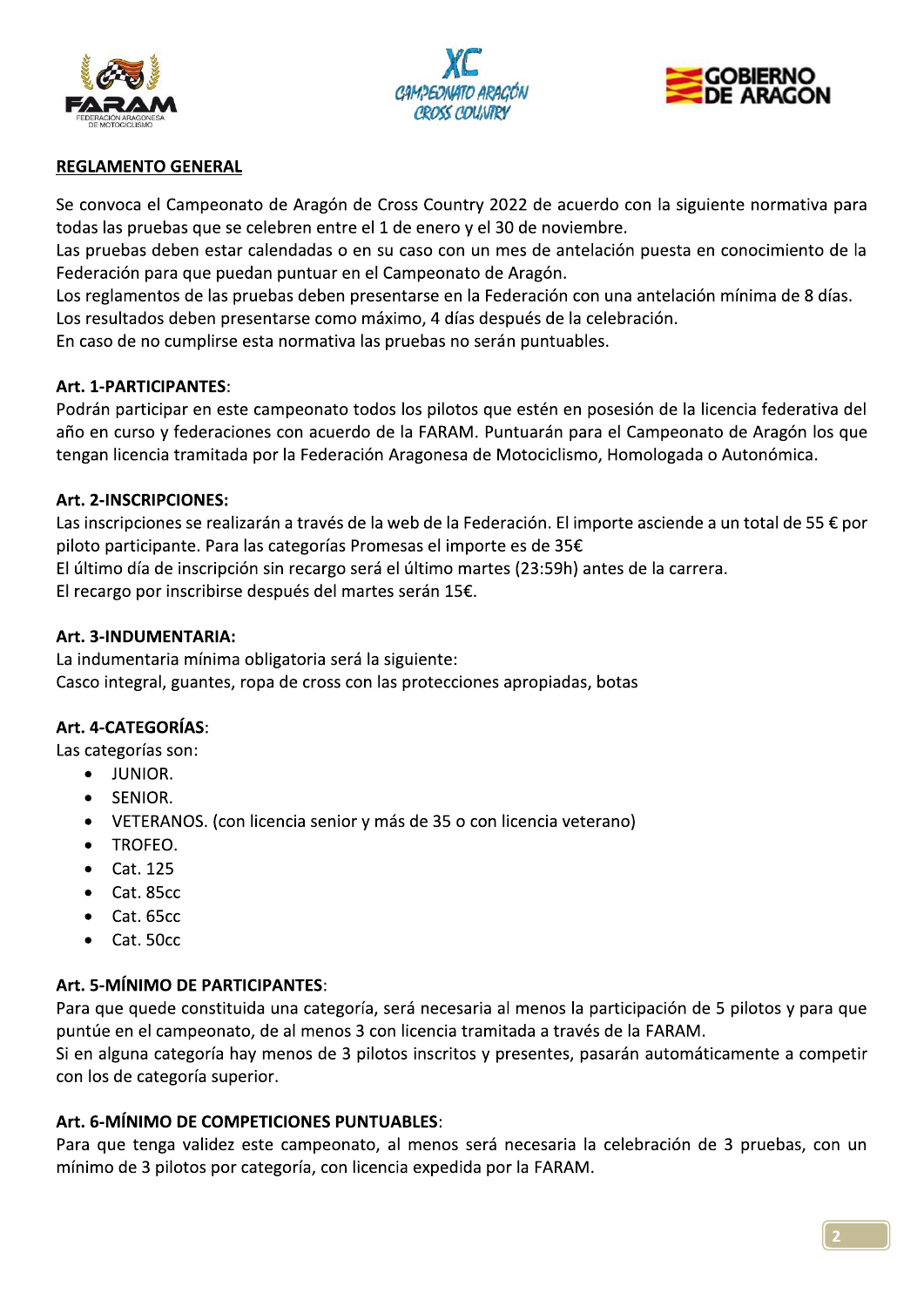





Para que una categoría tenga opción al Campeonato, al menos será necesaria la celebración de 3 pruebas, con un mínimo de 3 pilotos por prueba, con licencia expedida por la FARAM.

## Art. 7.-SEGURIDAD:

Será obligatorio que haya dos ambulancias y médico, como mínimo.

#### Art. 8-VERIFICACIONES:

Las verificaciones técnicas se realizarán de la siguiente manera:

- 30 minutos antes de dar comienzo la vuelta de reconocimiento, las motocicletas participantes quedarán depositadas en parque cerrado, quedando excluidas de la competición las que en el plazo citado no estuviesen depositadas, y los vehículos de los participantes en la zona destinada a "boxes".
- Allí pasarán las máquinas una verificación ocular y se tomará nota de sus números de chasis.
- · Si la organización lo cree conveniente será obligatorio el uso de peto de identificación.
- · Cada máquina participante llevará una placa delantera y dos laterales (una a cada costado, y perfectamente visibles).
- · Una vez terminada la competición, las máquinas participantes volverán a ser depositadas en el parque cerrado

#### Art. 9- DURACIÓN DE LA PRUEBA:

La prueba tendrá una duración de entre dos y tres horas, lo que quedará reflejado en el Reglamento Particular de la prueba. Para las categorías infantiles será entre una hora y hora y media.

#### Art. 9.1-ZONA DE SALIDA:

1º Entrenamientos: será obligatorio por parte del club organizador el hacer una vuelta de reconocimiento para los pilotos, todos los pilotos juntos, marchando durante este reconocimiento en hilera y quedando prohibido el adelantamiento durante esta vuelta, bajo pena de exclusión de la prueba. El tiempo de la vuelta de reconocimiento lo decide el club.

2º Salida: Los pilotos tomarán la salida por categorías. En la salida de la carrera se cuentan los pilotos y cuando terminen la carrera a los que no hayan tomado la salida en tiempo se les descontará una vuelta.

3º Señalización oficial: la señalización oficial se efectuará mediante flechas, cintas y carteles.

#### Art.10.- REPOSTAJE:

1º No se concede ningún tiempo suplementario para los trabajos de repostaje, que deben hacerse durante el tiempo del recorrido en los lugares indicados por el organizador.

2º El repostaje solo podrá efectuarse en los puestos oficiales de repostaje indicados por los organizadores. La penalización por haber procedido al repostaje fuera de las zonas designadas es Exclusión.

3º El engrase de la cadena está autorizado en las zonas de repostaje.

4º Durante el repostaje, el motor debe estar parado y el piloto bajado de la moto. El hecho de no respetar esta disposición comporta la Exclusión.

#### Art. 11-CRONOMETRAJE: